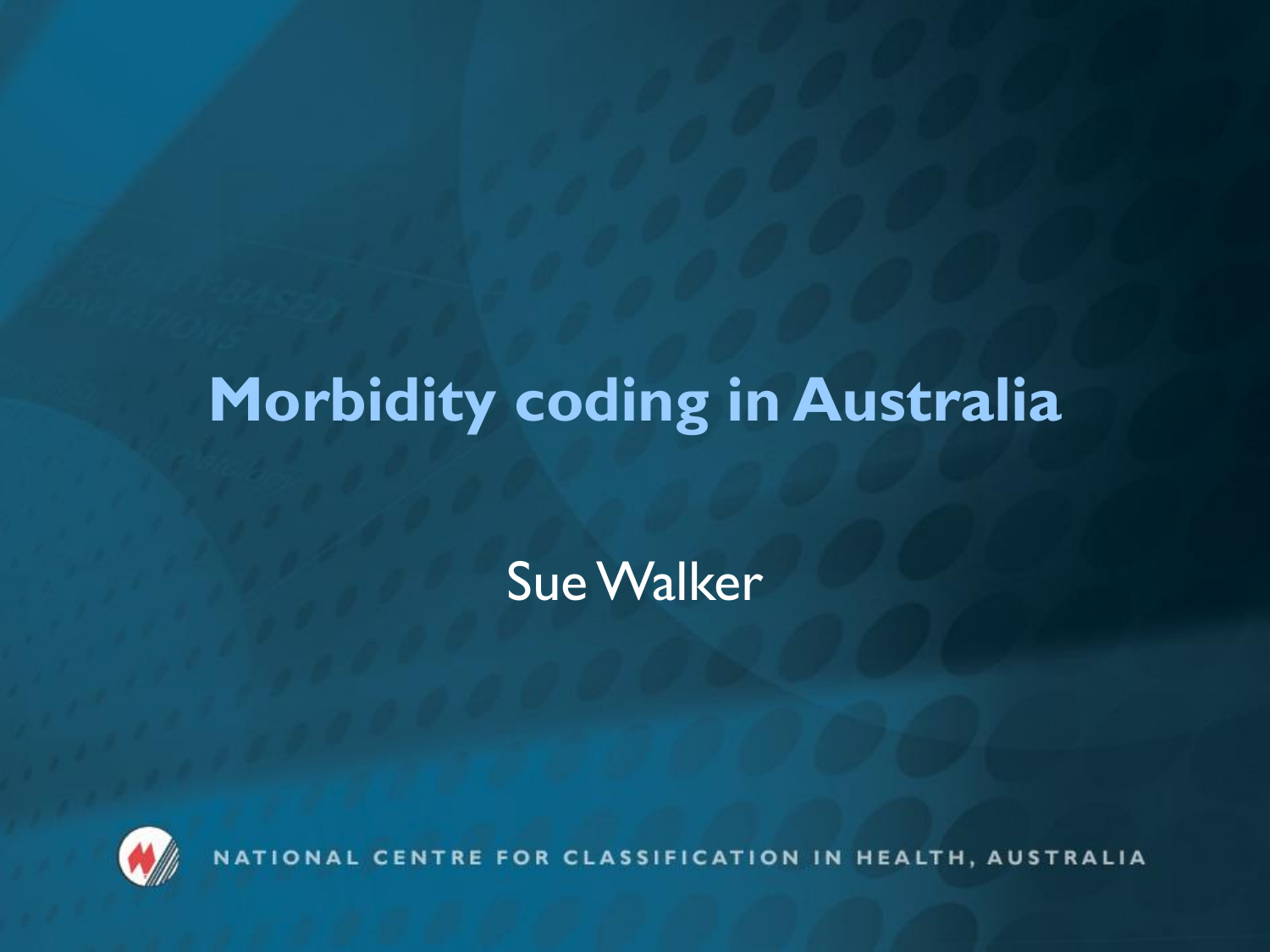### **Morbidity coding in Australia**

- Performed in all hospitals and day surgery centres for inpatients only
- No outpatient and emergency department coding is performed routinely … yet!
- All separations are coded using the full medical record as the source document for abstraction
- Coding is done using the ICD-10-AM (currently Fifth edition, Sixth to be implemented in July 2008)



ONAL CENTRE FOR CLASSIFICATION IN HEALTH, AUSTRALIA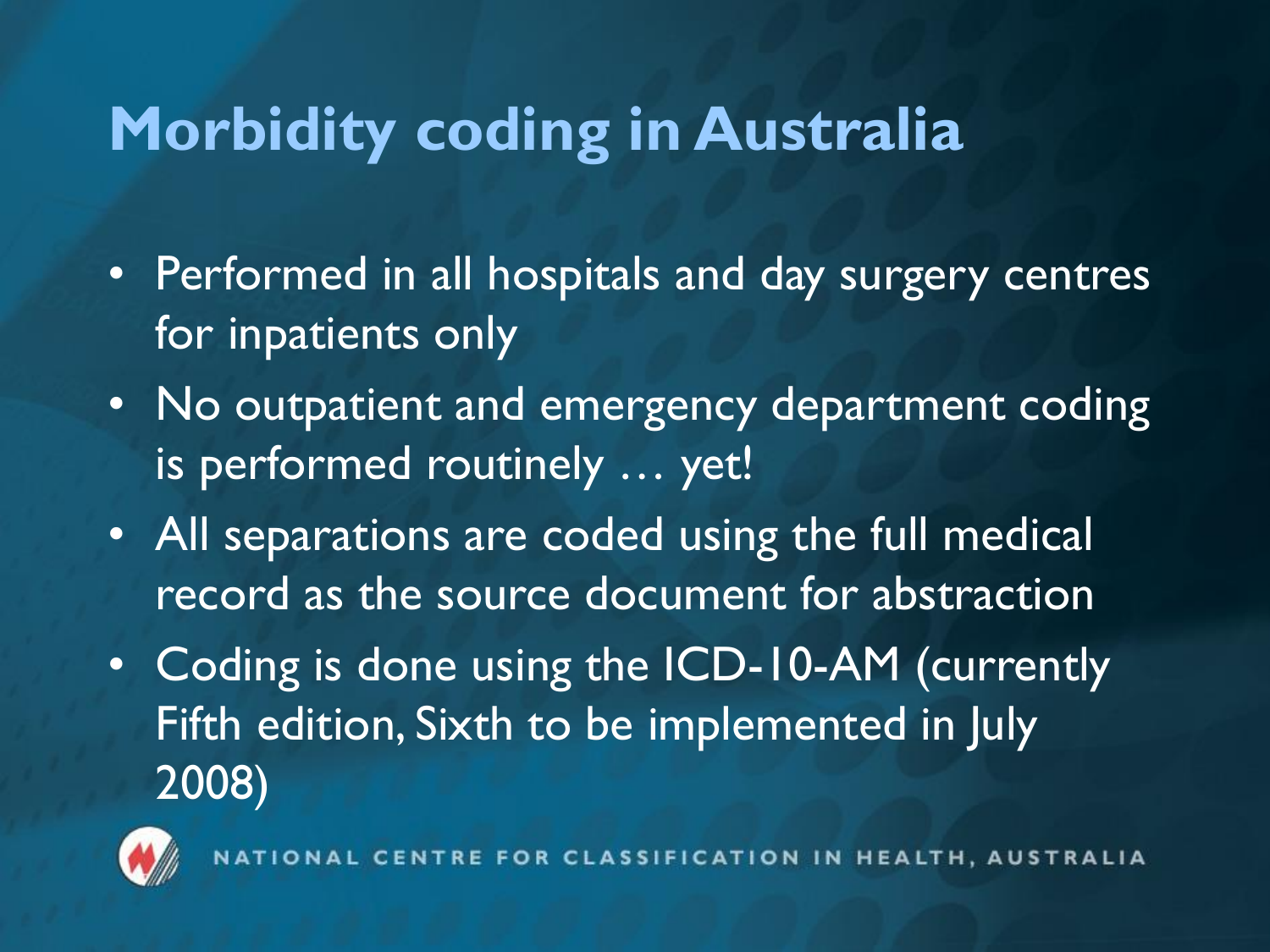### **Morbidity coding education in Australia**

### For new coders: Face to face:

- HIM programs in four universities
- Short courses run by health departments Distance education:
- Health Information Management Association of Australia (HIMAA)
- Open Training and Education Network (OTEN)



CENTRE FOR CLASSIFICATION IN HEALTH, AUSTRALIA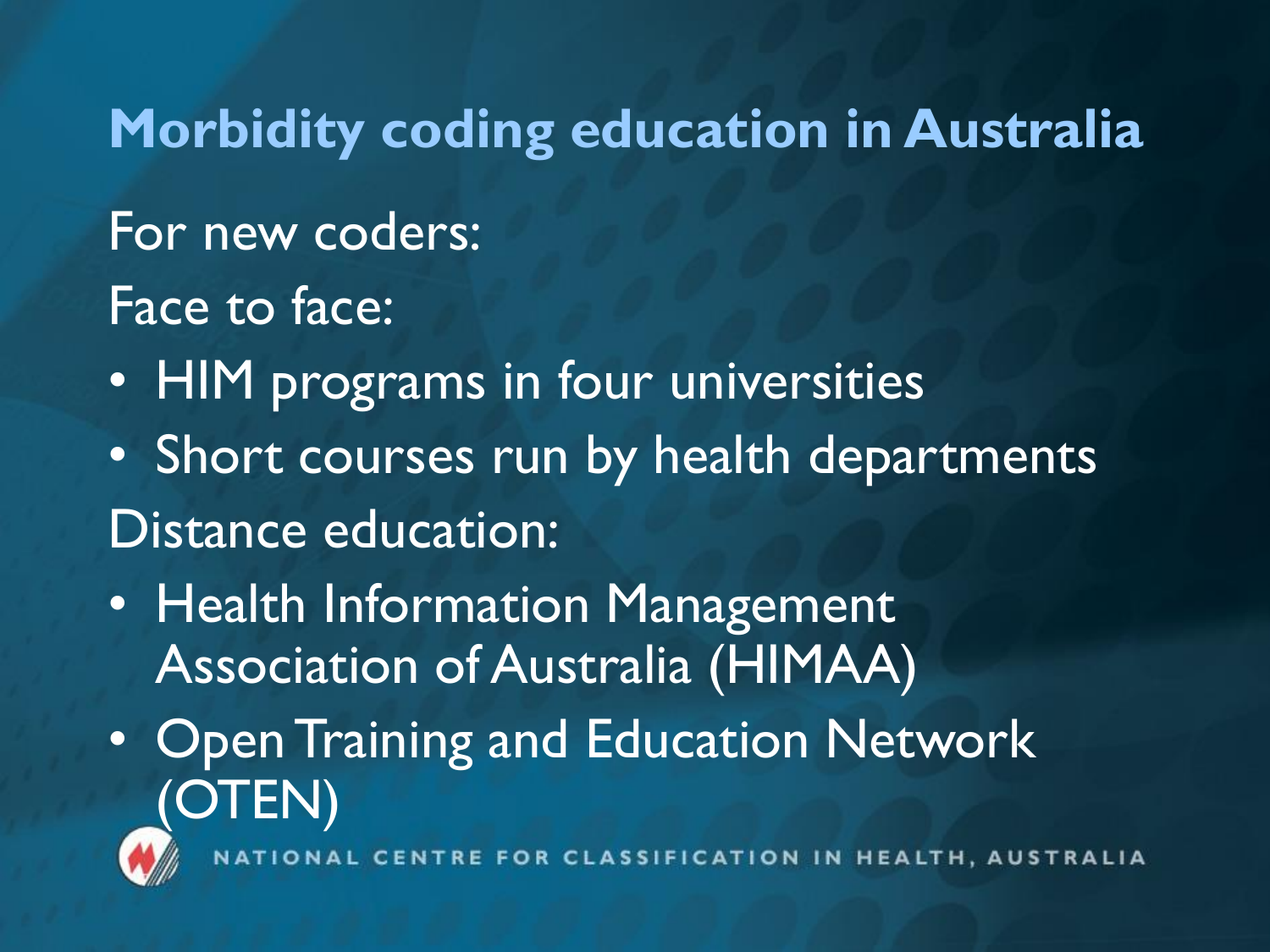**Morbidity coding education in Australia** For existing coders and users of ICD-10- AM/ACHI/ACS in Australia and internationally:

#### NCCH offers:

- Update education for each ICD-10-AM/ACHI-ACS edition
- Annual coding workshops
- Biannual coding conference

For new ICD-10 users, NCCH offers short and customised coding courses face to face



NATIONAL CENTRE FOR CLASSIFICATION IN HEALTH, AUSTRALIA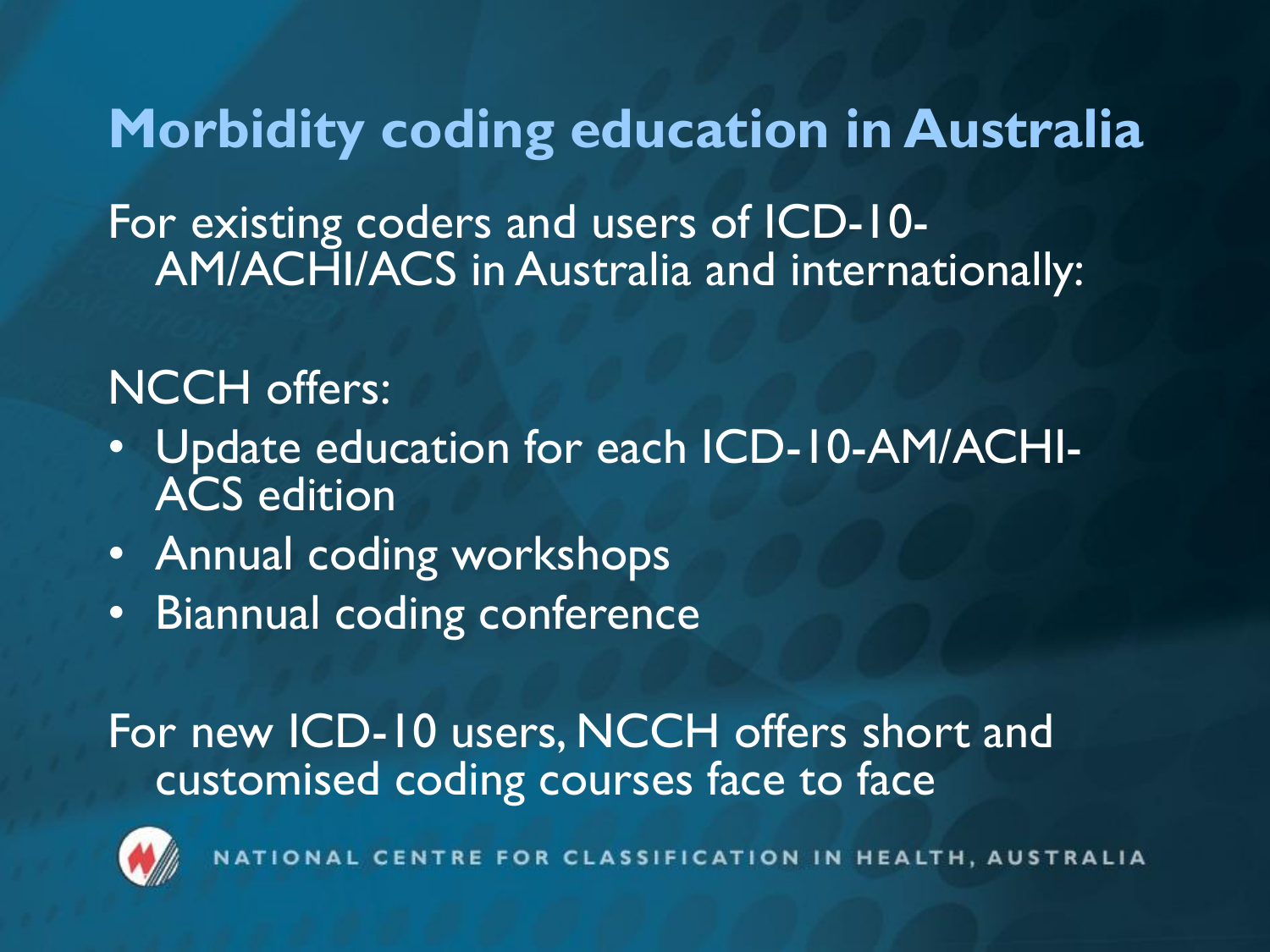### **HIMAA's role**

HIMAA Education Services offers

- comprehensive medical terminology
- introductory, intermediate and advanced coding
- customised educational programs
- Clinical Coder Certification



AL CENTRE FOR CLASSIFICATION IN HEALTH, AUSTRALIA